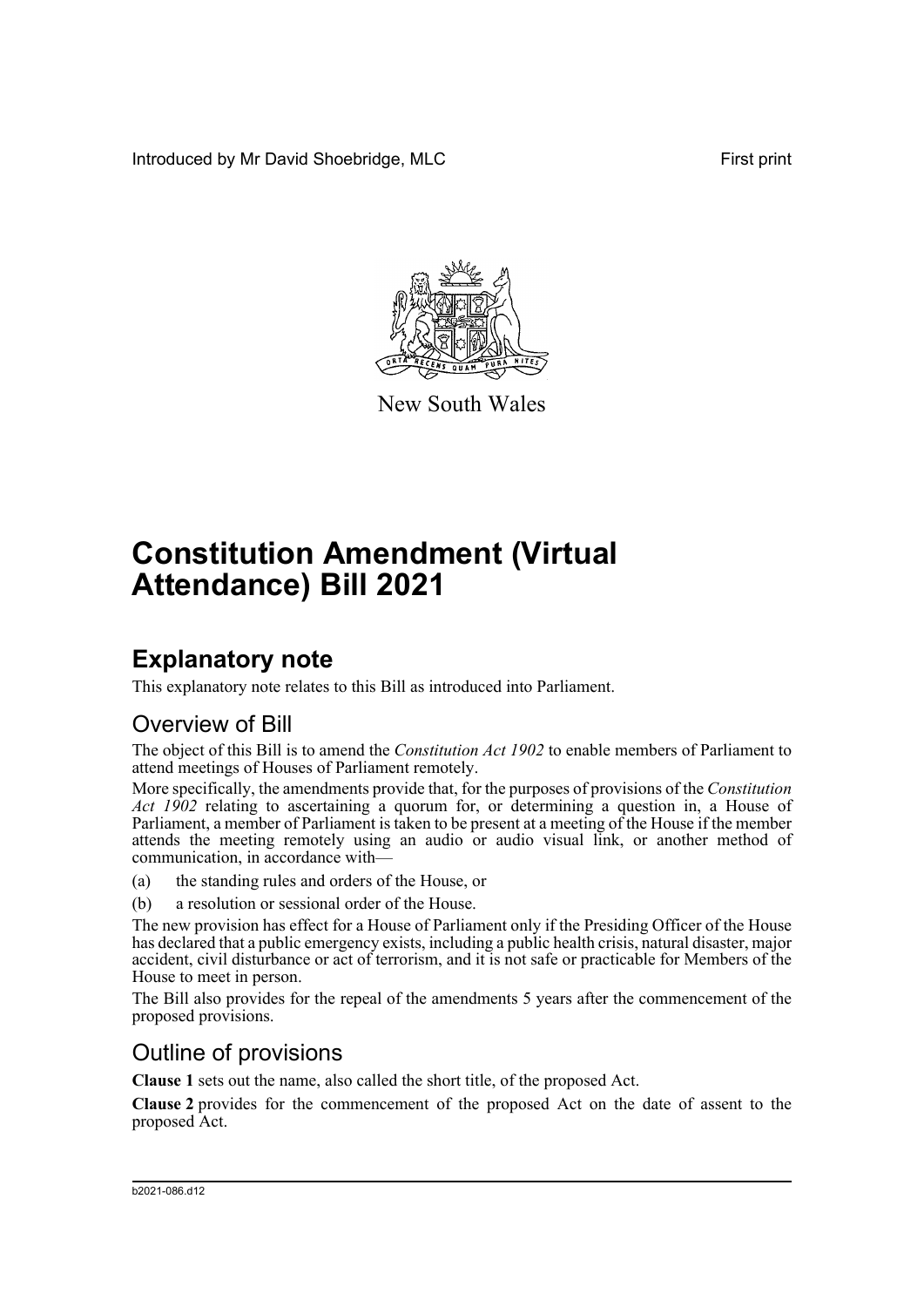**Clause 3** amends the *Constitution Act 1902*, section 3 to give effect to the object of this Bill.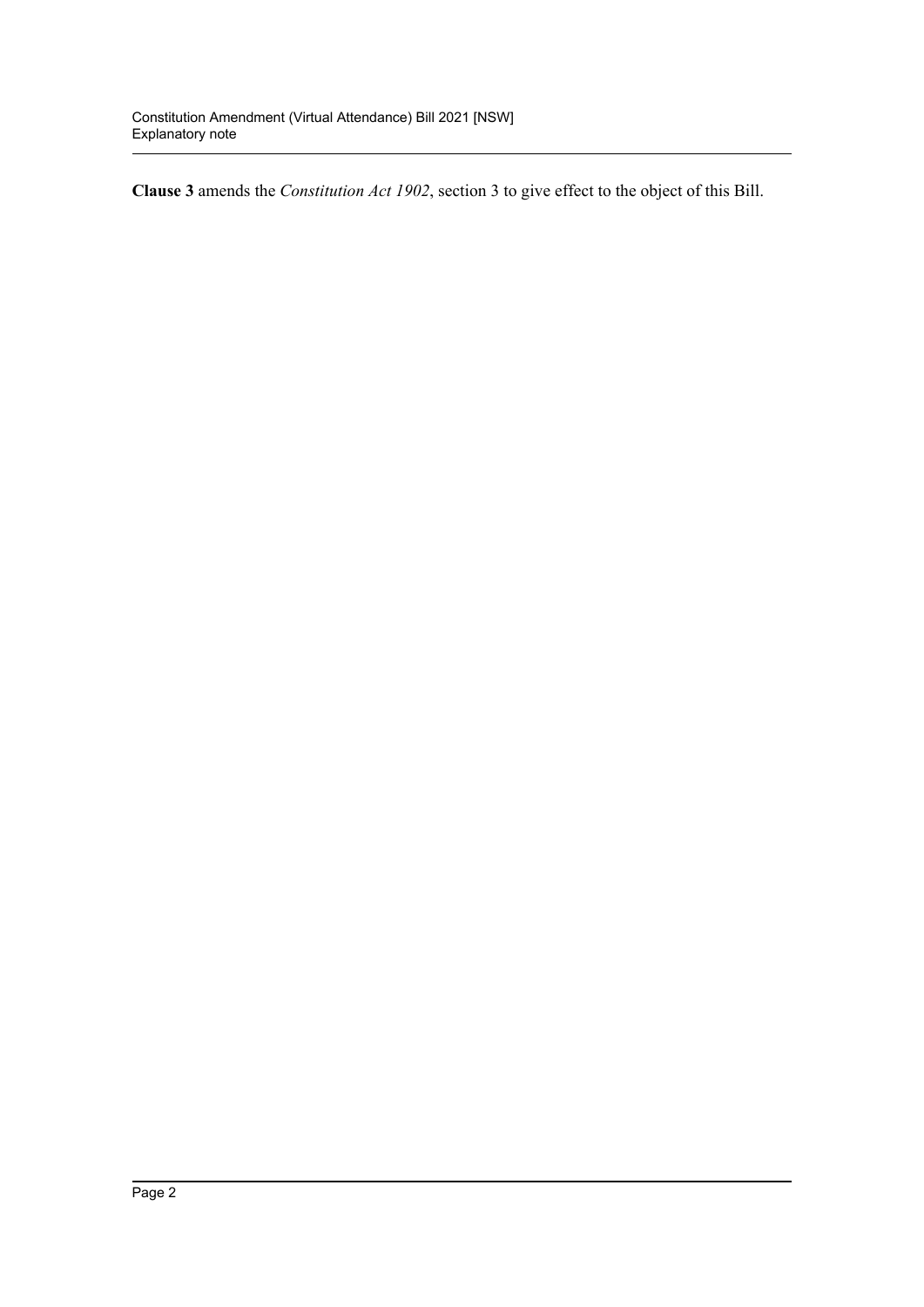Introduced by Mr David Shoebridge, MLC First print

Page



New South Wales

# **Constitution Amendment (Virtual Attendance) Bill 2021**

## **Contents**

|   |                                            | rage. |
|---|--------------------------------------------|-------|
| 1 | Name of Act                                |       |
|   | 2 Commencement                             |       |
|   | 3 Amendment of Constitution Act 1902 No 32 |       |
|   |                                            |       |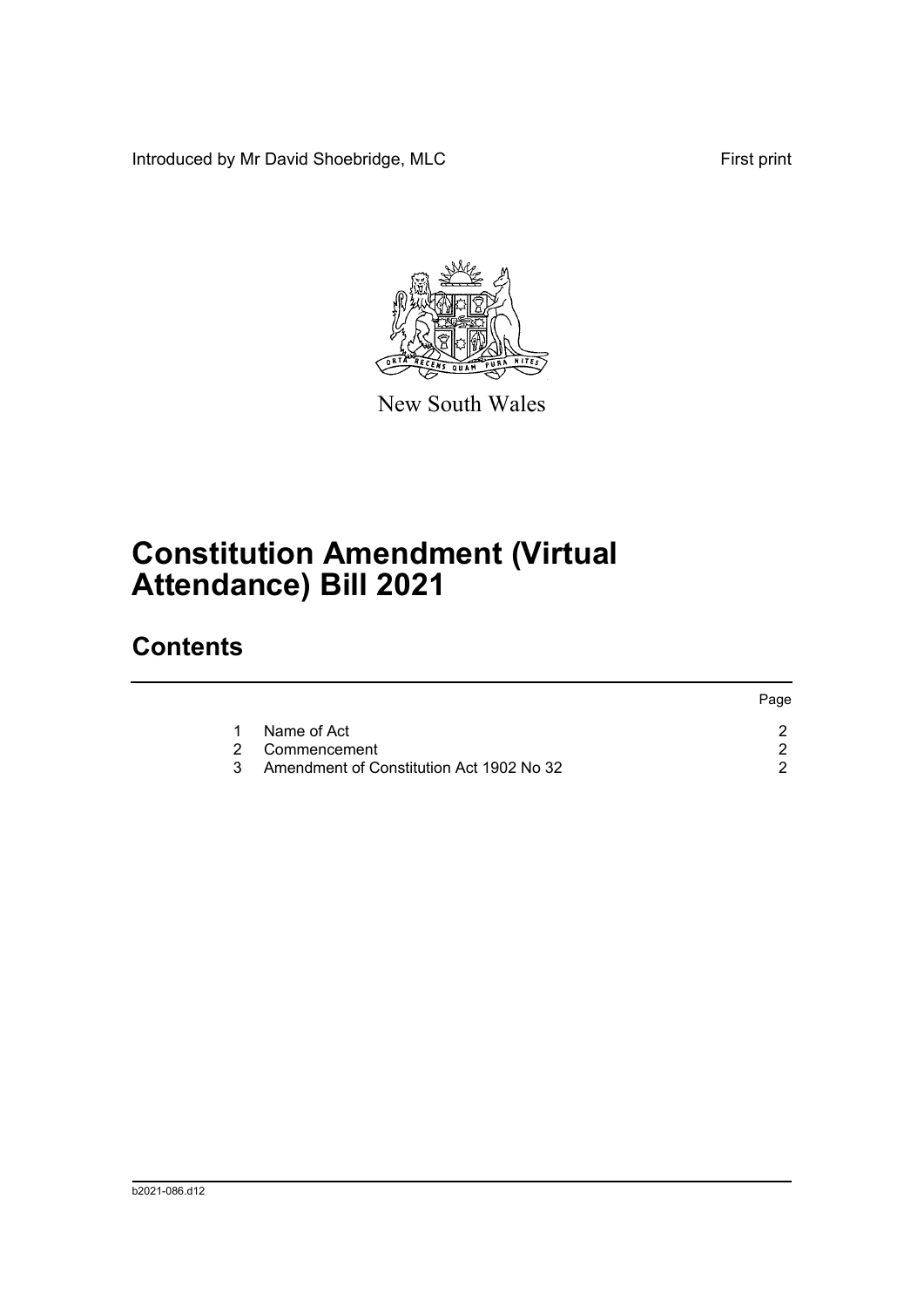

New South Wales

## **Constitution Amendment (Virtual Attendance) Bill 2021**

No , 2021

#### **A Bill for**

An Act to amend the *Constitution Act 1902* to enable members of Parliament to attend meetings of Houses of Parliament remotely.